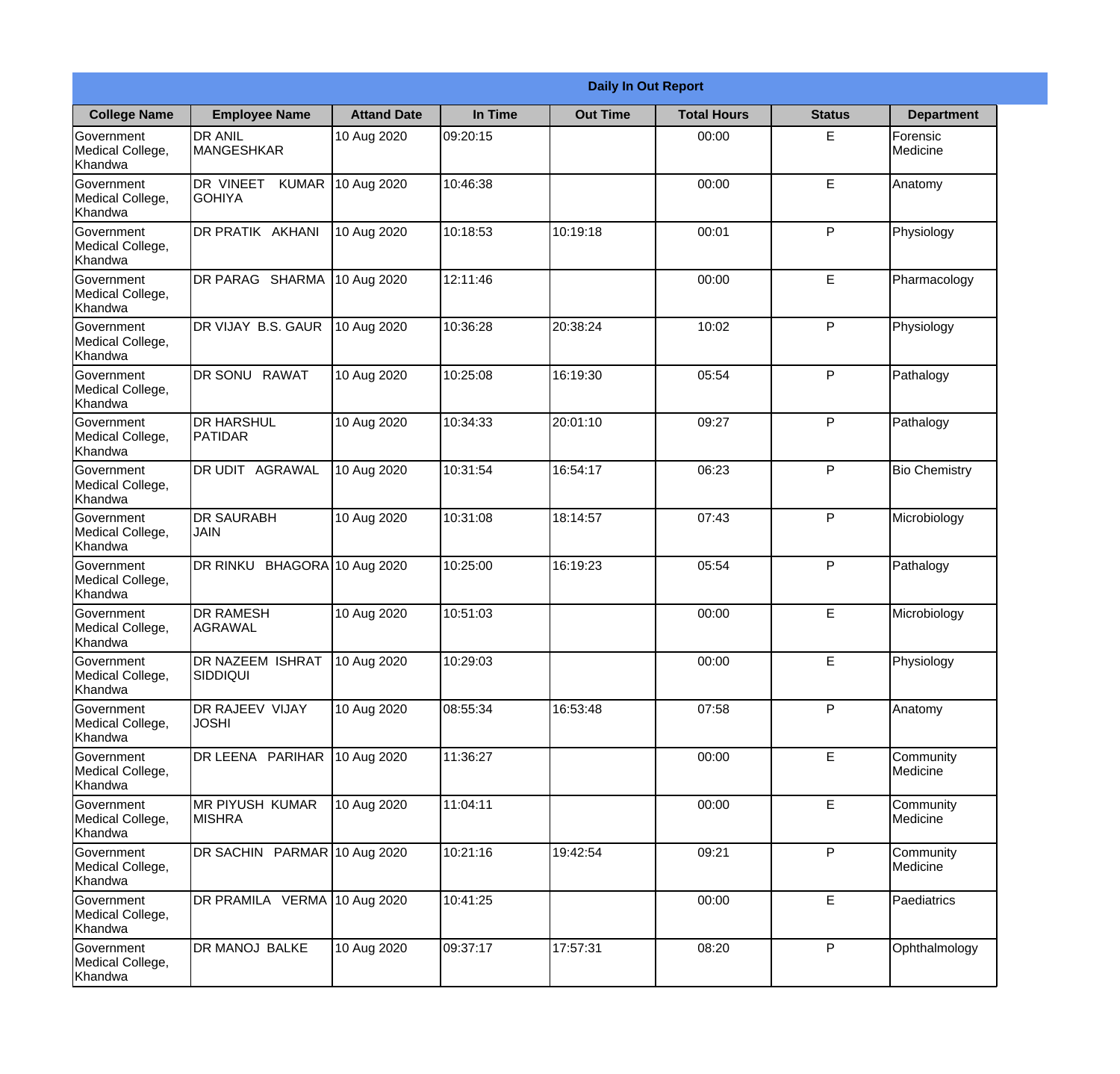| <b>Designation</b>                  | <b>Category</b>  |
|-------------------------------------|------------------|
| Assistant Professor   Para Clinical |                  |
| Professor                           | Non Clinical     |
| Assistant Professor                 | Non Clinical     |
| Professor                           | Para Clinical    |
| Associate Professor Non Clinical    |                  |
| Demonstrator/Tutor   Para Clinical  |                  |
| Assistant Professor   Para Clinical |                  |
| Associate Professor Non Clinical    |                  |
| Associate Professor Para Clinical   |                  |
| <b>Assistant Professor</b>          | Para Clinical    |
| Assistant Professor                 | Para Clinical    |
| Professor                           | Non Clinical     |
| Assistant Professor Non Clinical    |                  |
| <b>Assistant Professor</b>          | Para Clinical    |
| Statistician                        | Para Clinical    |
| <b>Assistant Professor</b>          | Para Clinical    |
| Professor                           | Clinical         |
| <b>Assistant Professor</b>          | <b>C</b> linical |

## **Daily In Out Report**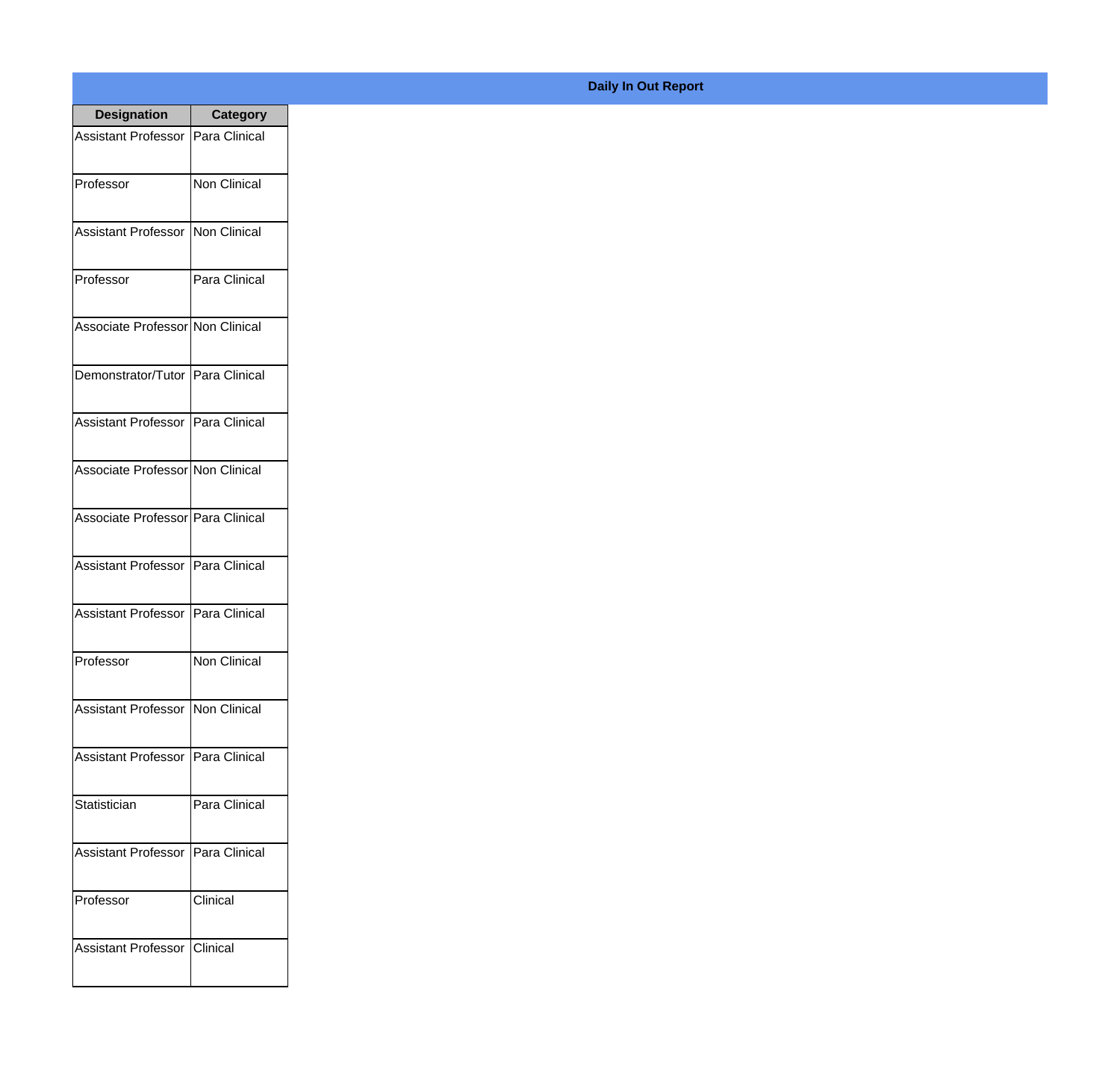|                                                  |                                                |             |          |          | <b>Daily In Out Report</b> |   |                             |
|--------------------------------------------------|------------------------------------------------|-------------|----------|----------|----------------------------|---|-----------------------------|
| <b>Government</b><br>Medical College,<br>Khandwa | <b>DR SIDDHARTH</b><br><b>BANODE</b>           | 10 Aug 2020 | 09:24:13 | 17:18:38 | 07:54                      | P | Pharmacology                |
| Government<br>Medical College,<br>Khandwa        | <b>DR CHANDNI</b><br><b>KAROLE</b>             | 10 Aug 2020 | 09:40:00 |          | 00:00                      | E | Ophthalmology               |
| Government<br>Medical College,<br>Khandwa        | <b>DR PRIYA KAPOOR</b><br><b>KAPOOR</b>        | 10 Aug 2020 | 10:29:52 | 17:26:40 | 06:57                      | P | Pathalogy                   |
| Government<br>Medical College,<br>Khandwa        | <b>DR SAPNA</b><br><b>MAHESHRAM</b>            | 10 Aug 2020 | 12:25:35 |          | 00:00                      | E | Community<br>Medicine       |
| Government<br>Medical College,<br>Khandwa        | <b>DR SEEMA</b><br><b>SUDHAKARRAO</b><br>SUTAY | 10 Aug 2020 | 11:05:05 |          | 00:00                      | E | Forensic<br>Medicine        |
| Government<br>Medical College,<br>Khandwa        | <b>DR RAKESH SINGH</b><br><b>HAZARI</b>        | 10 Aug 2020 | 16:34:13 |          | 00:00                      | E | Pathalogy                   |
| Government<br>Medical College,<br>Khandwa        | <b>DR ANANT</b><br><b>TUKARAM PAWAR</b>        | 10 Aug 2020 | 11:43:44 |          | 00:00                      | E | Community<br>Medicine       |
| Government<br>Medical College,<br>Khandwa        | DR SHAIKH M.KHALIQ 10 Aug 2020                 |             | 10:43:00 |          | 00:00                      | E | <b>Bio Chemistry</b>        |
| <b>Government</b><br>Medical College,<br>Khandwa | <b>DR MAHENDRA</b><br>PANWAR                   | 10 Aug 2020 | 09:33:44 | 16:53:29 | 07:20                      | P | Orthopaedics                |
| Government<br>Medical College,<br>Khandwa        | DR AJAY GANGJI                                 | 10 Aug 2020 | 10:03:12 |          | 00:00                      | E | <b>General Surgery</b>      |
| <b>Government</b><br>Medical College,<br>Khandwa | <b>DR RANJEET</b><br><b>BADOLE</b>             | 10 Aug 2020 | 10:24:20 |          | 00:00                      | E | General Medicine            |
| Government<br>Medical College,<br>Khandwa        | <b>DR ARUN KUMAR</b><br>PARGI                  | 10 Aug 2020 | 10:03:21 |          | 00:00                      | E | <b>General Surgery</b>      |
| Government<br>Medical College,<br>Khandwa        | DR ASHOK<br><b>BHAUSAHEB NAJAN</b>             | 10 Aug 2020 | 10:24:52 |          | 00:00                      | E | Forensic<br>Medicine        |
| Government<br>Medical College,<br>Khandwa        | <b>DR SANGEETA</b><br><b>CHINCHOLE</b>         | 10 Aug 2020 | 11:02:49 |          | 00:00                      | E | Physiology                  |
| <b>Government</b><br>Medical College,<br>Khandwa | DR NEERAJ KUMAR                                | 10 Aug 2020 | 10:27:25 | 18:34:38 | 08:07                      | P | Dentisry                    |
| Government<br>Medical College,<br>Khandwa        | DR VIJAY NAYAK                                 | 10 Aug 2020 | 11:13:54 | 17:39:59 | 06:26                      | P | Anatomy                     |
| Government<br>Medical College,<br>Khandwa        | DR SUNIL BAJOLIYA                              | 10 Aug 2020 | 10:58:10 |          | 00:00                      | E | OTO-Rhiono-<br>Laryngology  |
| Government<br>Medical College,<br>Khandwa        | DR NISHA MANDLOI<br>PANWAR                     | 10 Aug 2020 | 09:39:52 | 16:20:02 | 06:41                      | P | Obstetrics &<br>Gynaecology |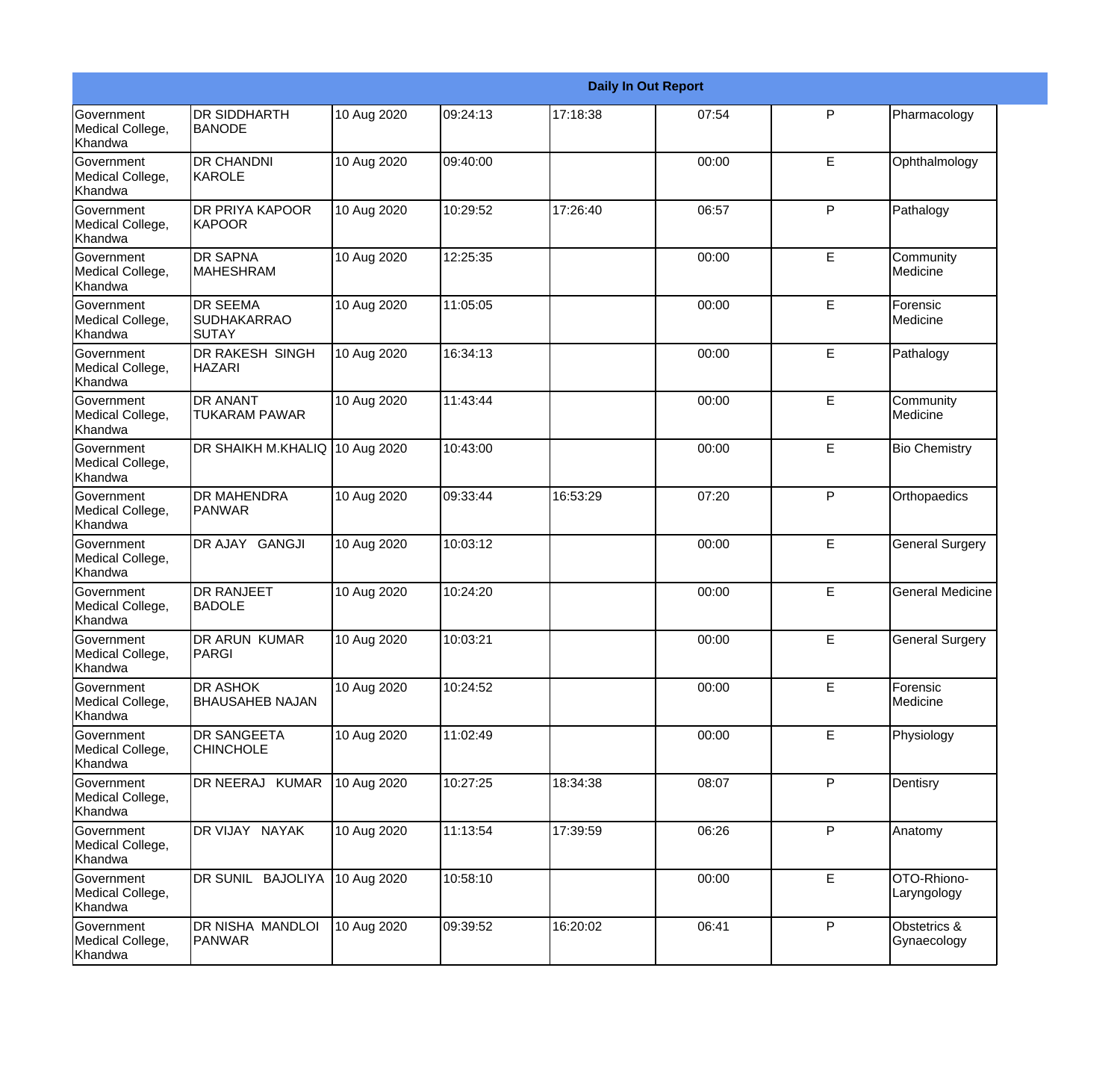| Associate Professor Para Clinical |               |
|-----------------------------------|---------------|
| Assistant Professor Clinical      |               |
|                                   |               |
| Demonstrator/Tutor Para Clinical  |               |
| Associate Professor Para Clinical |               |
|                                   |               |
| Professor                         | Para Clinical |
| Professor                         | Para Clinical |
|                                   |               |
| Professor                         | Para Clinical |
| Professor                         | Non Clinical  |
|                                   |               |
| Assistant Professor Clinical      |               |
| Professor                         | Clinical      |
|                                   |               |
| Assistant Professor Clinical      |               |
| Assistant Professor Clinical      |               |
|                                   |               |
| Associate Professor Para Clinical |               |
| Demonstrator/Tutor   Non Clinical |               |
|                                   |               |
| Assistant Professor Clinical      |               |
| Associate Professor Non Clinical  |               |
|                                   |               |
| Assistant Professor Clinical      |               |
| Associate Professor Clinical      |               |
|                                   |               |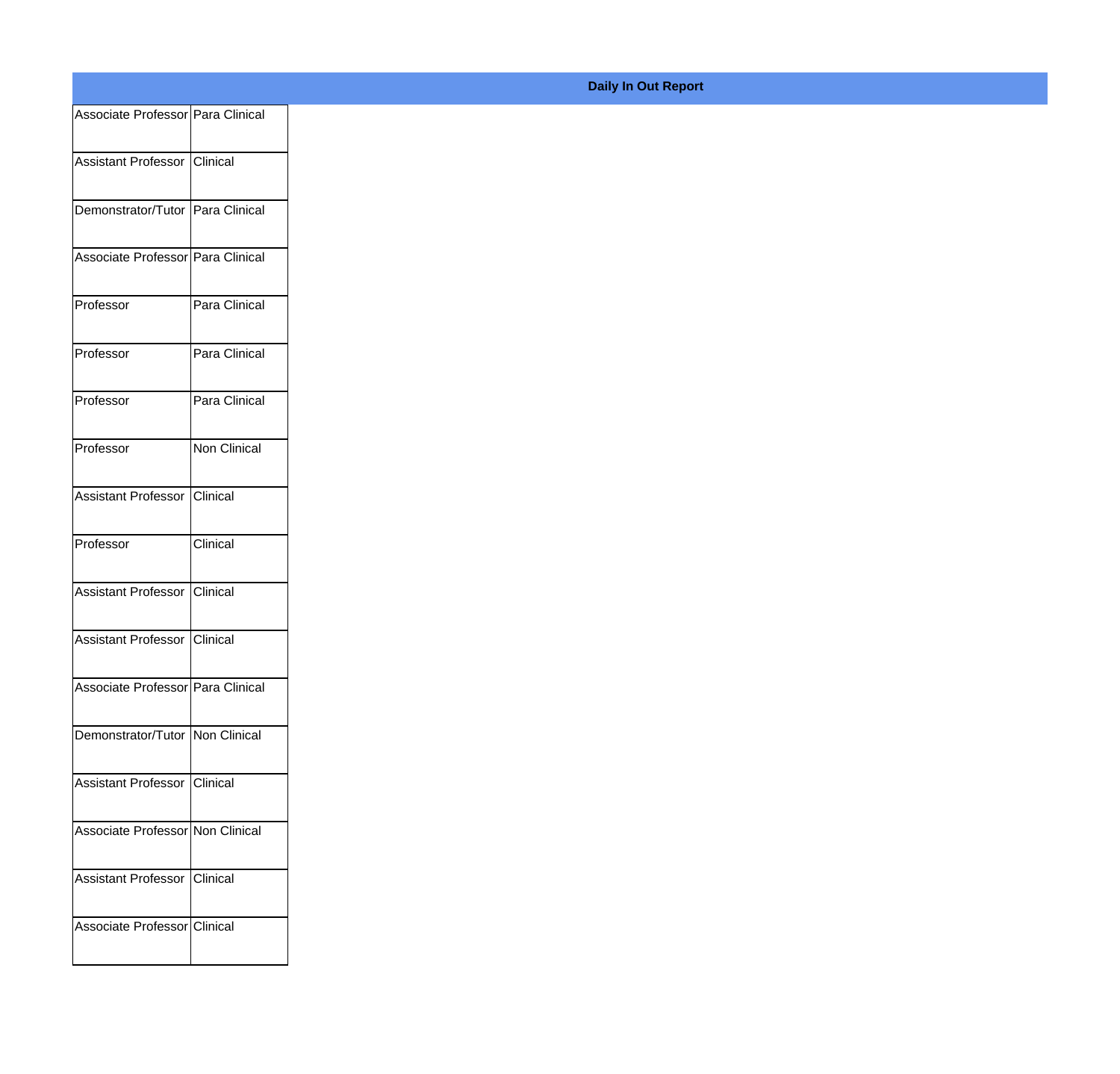|                                                         |                                  |             |          |          | <b>Daily In Out Report</b> |   |                  |
|---------------------------------------------------------|----------------------------------|-------------|----------|----------|----------------------------|---|------------------|
| Government<br>Medical College,<br>Khandwa               | DR NANDINI DIXIT                 | 10 Aug 2020 | 12:09:00 |          | 00:00                      | E | Paediatrics      |
| <b>Government</b><br>Medical College,<br>Khandwa        | <b>IDR MUKTESHWARI</b><br>IGUPTA | 10 Aug 2020 | 11:10:59 | 16:53:57 | 05:43                      | P | Pharmacology     |
| <b>Government</b><br>Medical College,<br>Khandwa        | DR YASHPAL RAY                   | 10 Aug 2020 | 10:49:44 |          | 00:00                      | Е | Anatomy          |
| <b>Government</b><br>Medical College,<br><b>Khandwa</b> | <b>MOHIT GARG</b>                | 10 Aug 2020 | 11:35:29 |          | 00:00                      | Е | General Medicine |